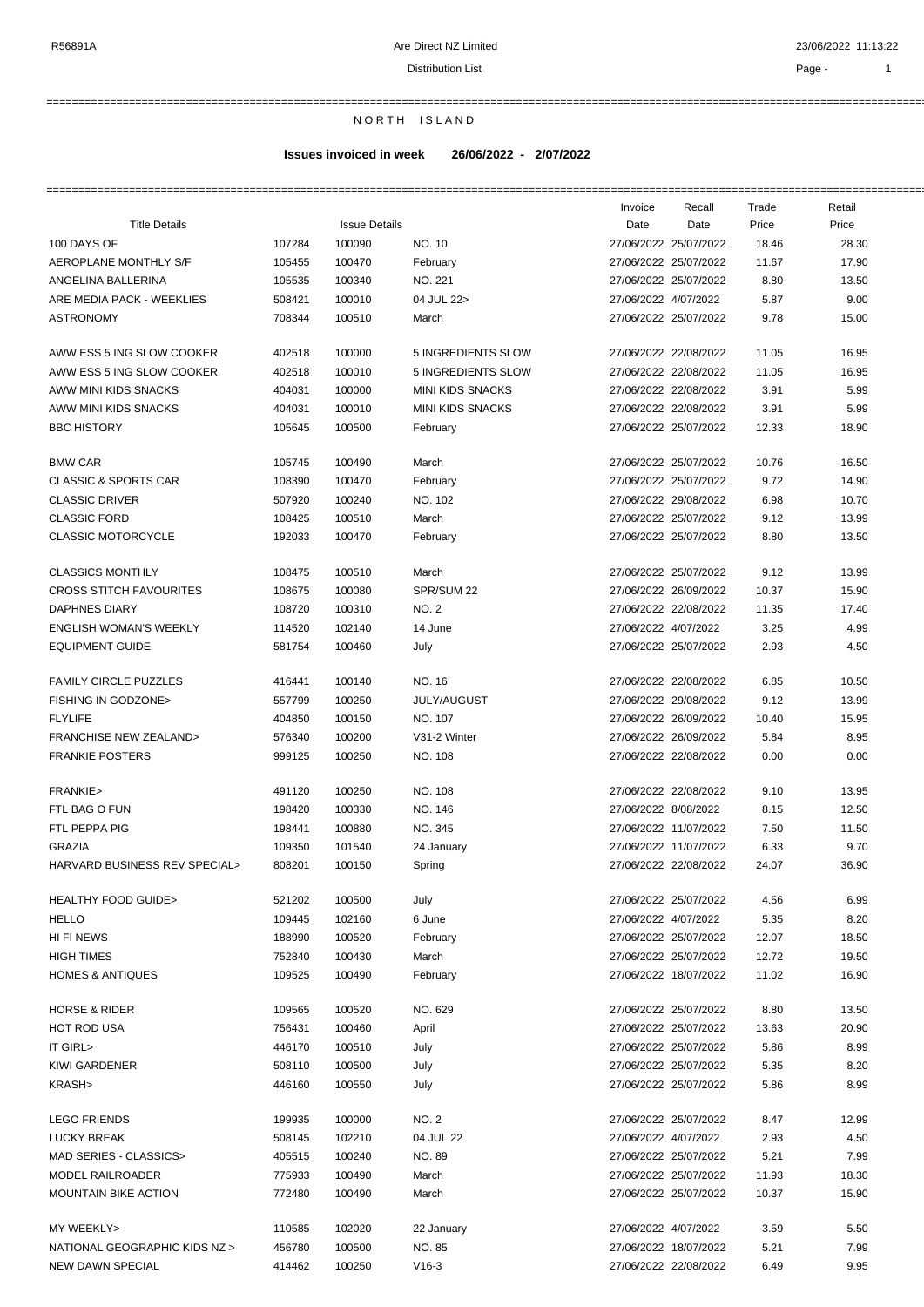===========================================================================================================================================================

N O R T H I S L A N D

### **Issues invoiced in week 26/06/2022 - 2/07/2022**

|                                |        |                      |              | Invoice              | Recall                | Trade | Retail |
|--------------------------------|--------|----------------------|--------------|----------------------|-----------------------|-------|--------|
| <b>Title Details</b>           |        | <b>Issue Details</b> |              | Date                 | Date                  | Price | Price  |
| <b>NEW IDEA</b>                | 571410 | 102540               | 4 July       | 27/06/2022 4/07/2022 |                       | 3.59  | 5.50   |
| NZ CLASSIC CAR>                | 573093 | 100500               | NO. 379      |                      | 27/06/2022 25/07/2022 | 7.82  | 11.99  |
| NZ GARDENER>                   | 508595 | 100510               | July         | 27/06/2022 1/08/2022 |                       | 5.35  | 8.20   |
| NZ GEOGRAPHIC>                 | 508600 | 100250               | NO. 176      |                      | 27/06/2022 29/08/2022 | 9.75  | 14.95  |
| NZ HORSE & PONY>               | 508610 | 100470               | JULY         |                      | 27/06/2022 25/07/2022 | 6.85  | 10.50  |
| NZ HOT ROD>                    | 508615 | 100500               | July         |                      | 27/06/2022 25/07/2022 | 9.13  | 14.00  |
| NZ LIFE & LEISURE POSTER       | 990579 | 100250               | NO. 104      |                      | 27/06/2022 22/08/2022 | 0.00  | 0.00   |
| NZ LIFE & LEISURE>             | 508630 | 100250               | NO. 104>     |                      | 27/06/2022 29/08/2022 | 8.15  | 12.50  |
| NZ LIFESTYLE BLOCK>            | 508635 | 100500               | July         |                      | 27/06/2022 25/07/2022 | 5.54  | 8.50   |
| <b>NZ LISTENER</b>             | 508645 | 101920               | 02 JUL 22    | 27/06/2022 4/07/2022 |                       | 4.24  | 6.50   |
| NZ MARKETING                   | 508650 | 100140               | <b>NO.71</b> |                      | 27/06/2022 26/09/2022 | 9.72  | 14.90  |
| NZ MOUNTAIN BIKER>             | 581554 | 100190               | NO. 107      |                      | 27/06/2022 26/09/2022 | 11.74 | 18.00  |
| <b>NZ PERFORMANCE CAR&gt;</b>  | 574364 | 100400               | NO. 297      |                      | 27/06/2022 22/08/2022 | 7.82  | 11.99  |
| NZ ROD & RIFLE>                | 580870 | 100250               | $V43-4$      |                      | 27/06/2022 22/08/2022 | 7.76  | 11.90  |
| NZ TRUCK & DRIVER              | 581572 | 100470               | July         |                      | 27/06/2022 25/07/2022 | 6.20  | 9.50   |
| NZ WOMAN'S WEEKLY              | 508715 | 101930               | 04 JUL 22    | 27/06/2022 4/07/2022 |                       | 3.59  | 5.50   |
| <b>OPERATION OUCH</b>          | 405787 | 100030               | NO. 04       |                      | 27/06/2022 25/07/2022 | 8.45  | 12.95  |
| PEOPLE'S FRIEND                | 110710 | 102010               | 22 January   | 27/06/2022 4/07/2022 |                       | 3.59  | 5.50   |
| PEOPLE'S FRIEND SPECIAL        | 110725 | 100690               | NO. 221      |                      | 27/06/2022 18/07/2022 | 6.39  | 9.80   |
| PICK ME UP                     | 110790 | 102030               | 13 January   | 27/06/2022 4/07/2022 |                       | 3.26  | 5.00   |
| POSTER LUCKY BREAK             | 918425 | 102210               | 04 JUL 22    | 27/06/2022 4/07/2022 |                       | 0.00  | 0.00   |
| POSTER NZ GEOGRAPHIC A2        | 918600 | 100250               | NO. 176      |                      | 27/06/2022 29/08/2022 | 0.00  | 0.00   |
| POSTER NZ LISTENER             | 918655 | 101920               | 02 JUL 22    | 27/06/2022 4/07/2022 |                       | 0.00  | 0.00   |
| POSTER NZ WOMAN'S WEEKLY       | 918730 | 101930               | 04 JUL 22    | 27/06/2022 4/07/2022 |                       | 0.00  | 0.00   |
| POSTER WOMANS DAY              | 919130 | 102190               | 04 JUL 22    | 27/06/2022 4/07/2022 |                       | 0.00  | 0.00   |
| PROFESSIONAL SKIPPER           | 508925 | 100250               | Jul/Aug      |                      | 27/06/2022 29/08/2022 | 7.50  | 11.50  |
| PUZZLER MEGA PIXEL PUZZLES>    | 405985 | 100220               | NO. 47       | 27/06/2022 5/09/2022 |                       | 6.52  | 9.99   |
| PUZZLER SIMPLY CODE CRACKERS>  | 406045 | 100550               | NO. 125      |                      | 27/06/2022 25/07/2022 | 4.43  | 6.80   |
| PUZZLER SIMPLY WORDFINDERS>    | 406350 | 100370               | <b>NO.70</b> | 27/06/2022 8/08/2022 |                       | 4.53  | 6.95   |
| QUEEN PLATINUM JUBILEE SPECIAL | 110028 | 100000               | 2022         |                      | 27/06/2022 22/08/2022 | 12.38 | 18.99  |
| QUILTERS COMPANION             | 406065 | 100250               | NO. 115      |                      | 27/06/2022 22/08/2022 | 9.98  | 15.30  |
| RAILWAY MODELLER               | 240452 | 100470               | February     |                      | 27/06/2022 25/07/2022 | 9.29  | 14.25  |
| ROYAL LIFE                     | 490068 | 100200               | NO. 55       | 27/06/2022 8/08/2022 |                       | 9.75  | 14.95  |
| RUN ON NZ LIFE & LEISURE       | 920795 | 100160               | NO. 104      |                      | 27/06/2022 22/08/2022 | 0.00  | 0.00   |
| <b>RUSSH</b>                   | 477740 | 100200               | <b>FEB</b>   |                      | 27/06/2022 26/09/2022 | 9.07  | 13.90  |
| SHIPPING TODAY                 | 112900 | 100440               | February     |                      | 27/06/2022 25/07/2022 | 9.52  | 14.60  |
| <b>SHOPKINS</b>                | 406335 | 100430               | NO. 87       |                      | 27/06/2022 25/07/2022 | 8.41  | 12.90  |
| SIMPLY CROCHET                 | 112930 | 100470               | NO. 118      |                      | 27/06/2022 18/07/2022 | 11.02 | 16.90  |
| <b>SPARKLE WORLD</b>           | 198494 | 100580               | NO. 301      |                      | 27/06/2022 18/07/2022 | 6.46  | 9.90   |
| TAKE A BREAK                   | 113095 | 101930               | NO. 51/52    | 27/06/2022 4/07/2022 |                       | 6.52  | 9.99   |
| THATS LIFE                     | 413111 | 102300               | 4 July       | 27/06/2022 4/07/2022 |                       | 2.93  | 4.50   |
| THATS LIFE MEGA MONTHLY        | 413113 | 100410               | July         |                      | 27/06/2022 25/07/2022 | 4.24  | 6.50   |
| THE ECONOMIST                  | 114555 | 102150               | 18 June      | 27/06/2022 4/07/2022 |                       | 9.78  | 15.00  |
| THE GUARDIAN WKLY NI & CHCH    | 113905 | 102170               | 24 June      | 27/06/2022 4/07/2022 |                       | 8.80  | 13.50  |
| THE GUARDIAN WKLY REST OF SI   | 113906 | 102180               | 24 June      | 27/06/2022 4/07/2022 |                       | 8.80  | 13.50  |
| <b>THOMAS &amp; FRIENDS</b>    | 100039 | 100320               | NO. 803      |                      | 27/06/2022 18/07/2022 | 9.12  | 13.99  |
| TRAIL RUN                      | 509905 | 100170               | NO. 43       |                      | 27/06/2022 26/09/2022 | 9.78  | 15.00  |